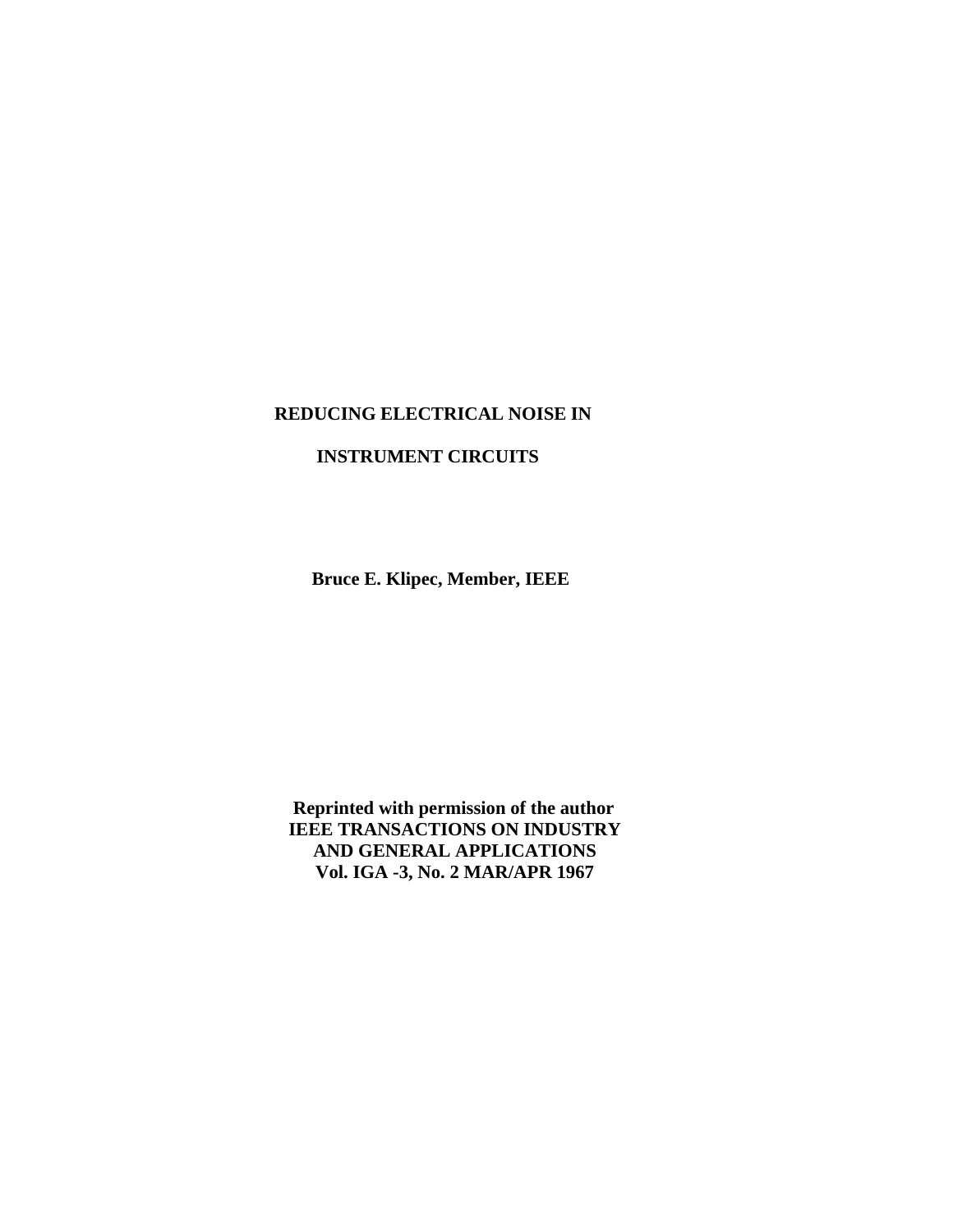# **Reducing Electrical Noise in Instrument Circuits**

BRUCE E. KLIPEC, MEMBER, IEEE

*Abstract***— The use of computers and other sensitive electronic equipment in process instrumentation systems has demanded that more attention be given to electrical noise pickup in instrument circuits. This paper presents the results of tests conducted on ways of reducing the four types of noise encountered in electronic instrument circuits.**

**The superior performance of aluminum-Mylar tape shields in comparison with copper braid and copper served wire shields for static**  In order to reduce noise, it is necessary to classify it into several **noise rejection is described.**

**The effect of twisting wires to cancel magnetic noise is compared to various shielding materials. Twisting the wires is shown to be the most effective practical way of reducing magnetic noise.**

**thermocouple circuits is shown. The use of single grounding points in shield circuits grounded at the couple is recommended. Multipair cables with individual isolated pair shields are recommended.**

**Comparative results on crosstalk elimination in multipair cables are presented. Individually shielded pairs are recommended as the most practical means of crosstalk rejection in instrument circuits.**

#### **INTRODUCTION**

THE TREND toward more complete instrumentation in process plants using sophisticated and more sensitive instruments than in the past, power lines and other voltage sources around a process plant the reduction of electrical noise pickup by instrument circuits are capacitively coupled to the wires in an instrument circuit as has become a real problem for the instrument engineer.  $\rm W$ ith

average out and the true reading could be obtained. However, as signal that is transmitted on the wires in the instrument circuit. new instruments appear with lower voltage levels than before The most effective way of combating static noise is to break the and in striving to get increased resolution out of existing coupling between the external voltage sources and the instrument circuits, noise presents problems. Averaging a instrument circuit by means of a static shield which is grounded signal to obtain the true reading becomes impossible when one as shown in Fig. 2. When a shield is placed around the pair of tries to resolve voltage differences which are several orders of wires, the external voltage sources couple to the shield rather magnitude lower than the level of noise on the signal. When than to the pair within the shield. noise is present on the signal, recording equipment which uses amplifiers to condition the input signal will show loss of No matter what kind of shield is used, there is still some leakage sensitivity and dead-banding. This is because the noise capacitance for residual coupling between the voltage sources obscures small changes in signal level. As the noise level and the instrument pair. This is shown as  $C_1$  in Fig. 3. The increases, saturation of the amplifier occurs, shifting the amount of leakage capacitance relates to the effectiveness of operating point of the amplifier into a nonlinear region. When the shielding material. In order to evaluate the effectiveness of this happens, any averaging that takes place is incorrect.

Process computers are in use, which sample inputs for very brief periods of time, ranging from about five points

per second to a thousand points or more per second. These computers do not look at an individual data point long enough to average data. Any appreciable noise which is on the signal will cause errors in the reading the computer obtains.

Electrical noise in instrument circuits is a very real problem. types according to how it is caused and when to combat each type by the most effective means available.

**The control of common mode noise by proper grounding of shields in**  which bother process instrumentation. These types are I) static, The purpose of this paper is to discuss four types of noise 2) magnetic, 3) common mode, and 4) crosstalk. Each type of noise will be discussed from the standpoint of how it induces noise into process instrument circuits and how each type is reduced by several methods. Comparative results from tests conducted on different means of reducing each type of noise will be presented.

#### STATIC NOISE

In the past, there has been a feeling that the noise would results in an alternating noise signal being superimposed on any The first principal type of noise affecting process instrument more circuits is known as static noise. Electric fields radiated by shown in Fig. 1. The coupling to the external voltage sources

> There are many different forms of static shielding available. different types of shielding materials, it is necessary to evaluate how much leakage remains. The leakage capacitance is so small with any type of shield that it is almost impossible to measure it directly with any accuracy. In order to measure the leakage with different types of shielding materials indirectly, the following method was used.

**Paper approved by the Petroleum Industry Committee for presentation at the 1966 IEEE Petroleum Industry Conference, Chicago, Ill., September 12-14.**

**The author is with the Dekoron Division of Samuel Moore and Company, Mantus, Ohio.**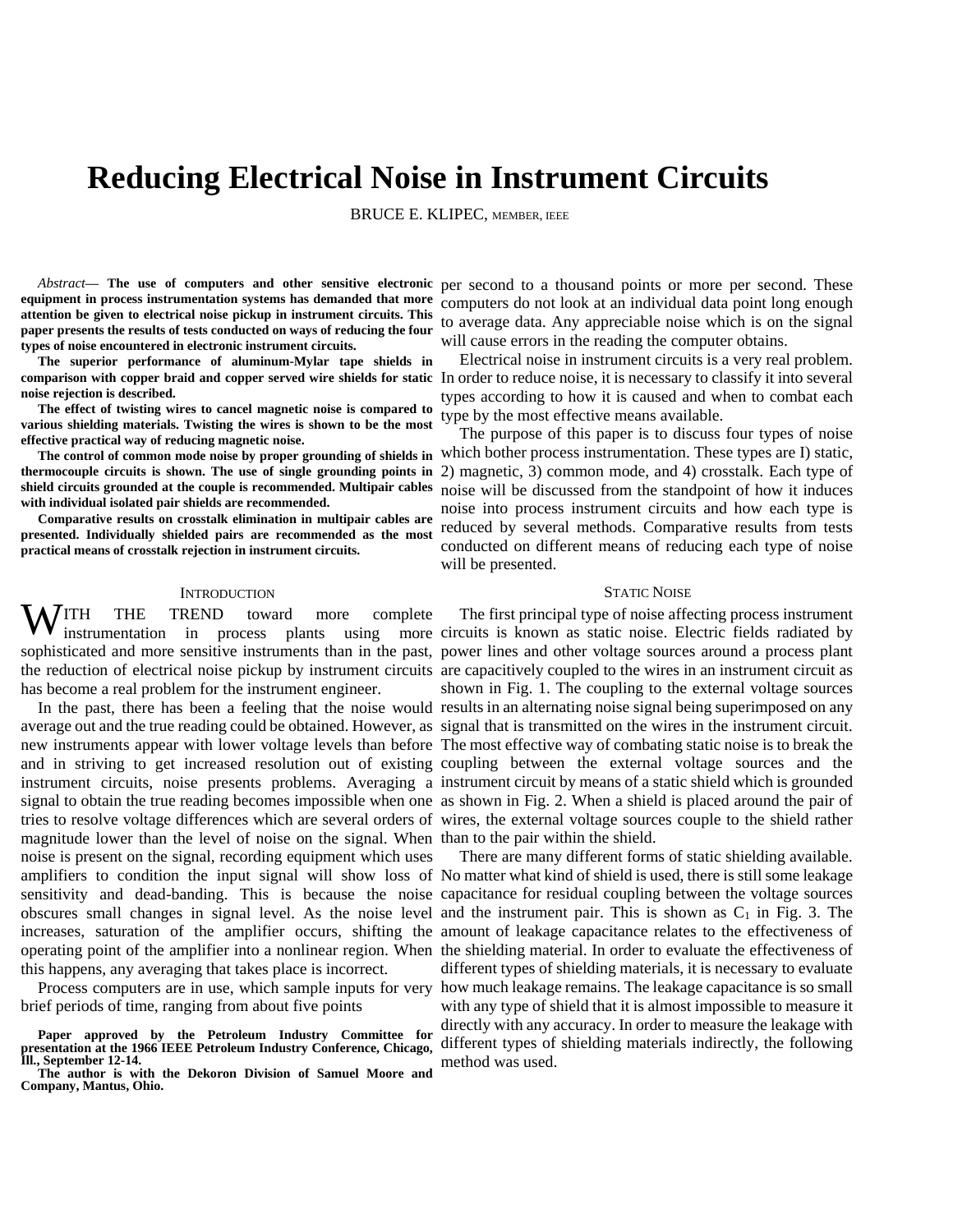



| Sample                                            | Noise<br>Reduction<br>Ratio | Shield<br>Efficiency |
|---------------------------------------------------|-----------------------------|----------------------|
| Braid shield                                      | 103:1                       | 40.3 dB              |
| Served shield<br>Aluminum-Mylar<br>tape and drain | 376:1                       | 51.5dB               |
| wire                                              | 6610:1                      | 76.4 dB              |

Fifty-foot samples of shielded pairs made up of the shielding materials to be evaluated were wrapped over a 4-inch diameter aluminum mandrel. One end of the pair was connected to a 600-ohm resistor, the other end to an oscilloscope. The circuit diagram is shown in Fig. 4.- The mandrel was driven with a noise voltage of 20 volts peak to peak at a frequency of 1000 hertz. The noise pickup with the shield ungrounded and again with the shield grounded was recorded. The ratio between the ungrounded pickup and grounded noise pickup represents the noise rejection ratio for the shielding material and is a measure of the shielding effectiveness. The higher the ratio, the better the shielding material. The shields tested are listed in Table I along with their respective noise reduction ratios and shield efficiency ratings. The shield efficiency is the ratio between the ungrounded and grounded noise voltage pickup in decibels. This method for expressing shield effectiveness was chosen after trials of several other test methods for its repeatability and independence of other variables. For example, merely expressing grounded voltage pickup in terms of volts for each type of shield does not make the results independent of conductor size, insulation thickness, jacket thickness, and tightness of wrap on the mandrel.

One notes immediately the relation between shield coverage and shielding effectiveness with the total coverage aluminum-Mylar tape shield showing between one and two orders of magnitude better shielding ability than the 85 percent coverage braid and the 90 percent coverage served shields.

A detailed description of the wire constructions evaluated for static shielding efficiency will be found in the Appendix.

#### MAGNETIC NOISE

Process plants are loaded with stray magnetic fields. Any time current goes through a conductor, a magnetic field is produced radially around it. As a result, all power lines, motors, generators, relays, etc., radiate magnetic fields of erratic and varying strengths.

Any time a loop of conductors, as shown in Fig. 5, such as the pair of wires connecting a transducer out in the plant with receiving equipment in the control room, is subjected to a magnetic field, current is produced in the loop to oppose the magnetic field. This noise current flowing through the resistances in the instrument loop produces a noise voltage which is, in turn, superimposed on the voltage being transmitted by the pair of wires.

Two methods have been used to fight magnetic noise. The first is to simply twist the pair of wires as shown in Fig. 6, By twisting the wires, instead of having one loop, a series of adjacent loops in the instrument circuit is formed. Any magnetic field which goes through the instrument pair will tend to be cancelled out by the adjacent loops, as the currents induced by magnetic fields into adjacent loops in each wire are in opposite directions. The second method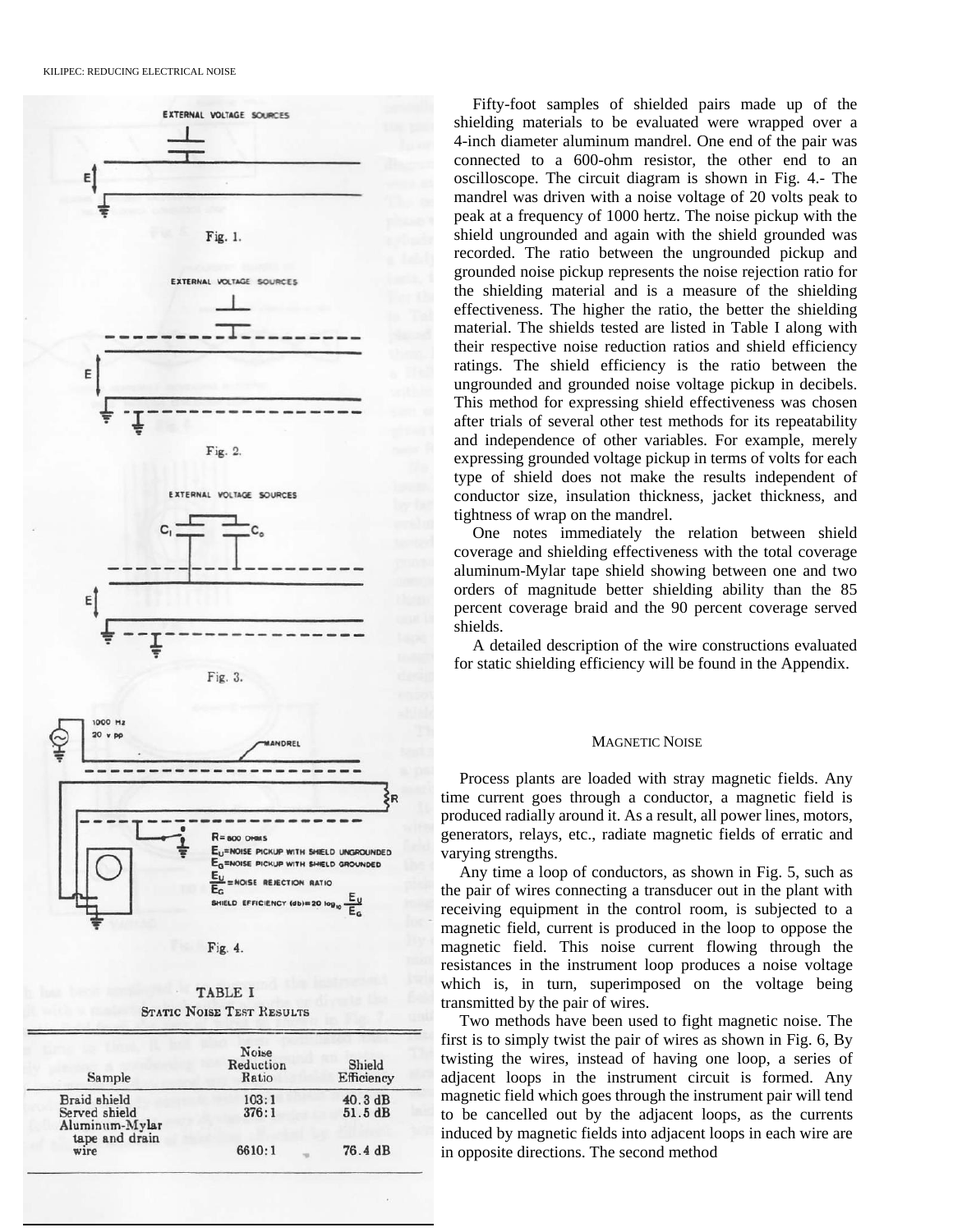

which has been employed is to surround the instrument circuit with a material which either absorbs or diverts the magnetic field from the pair of wires as shown in Fig. 7. From time to time, it has also been postulated that merely placing a conducting material around an instrument pair would tend to cancel any magnetic fields through the production of eddy currents within the shield material. The following two tests were devised in order to evaluate, first of all, the amount of shielding afforded by different types of metallic materials

and, second, the amount of cancellation of magnetic noise pickup provided by twisting the pairs of wires.

In order to generate a magnetic noise field, the apparatus diagrammed in Fig. 8 was used. Two RCA degaussing coils were mounted in the classical Helmholtz coil arrangement. The coils were connected to produce magnetic fields in phase with one another. With this arrangement, a roughly cylindrical volume midway between the two coils contains a fairly uniform magnetic flux density. Through all the tests, the total coil current was maintained at 3 amperes. For the first series of tests, the results of which are shown in Table II, various magnetic shielding materials were placed midway between the two coils in a plane parallel to them. Magnetic flux density measurements were taken with a Hall-effect gaussmeter, at a point exactly dead center within the shielding materials and halfway between the two coils on the line connecting their centers. Table II gives the magnetic flux reduction ratio and shield effectiveness for each of the materials evaluated.

No reduction in magnetic field was observed with the brass, aluminum, or copper tubes. Conduit was shown to be by far the most effective shielding of the common materials evaluated. The two magnetic shielding tapes that were tested are designed for use in electronic circuits as component shields. These two tapes were merely evaluated for comparison purposes, as their high cost precludes using them as a magnetic shield for wire and cable, even with only one layer. The tape listed as Type A is a high-permeability tape which is designed for use in areas of relatively low magnetic field intensity. Type B, on the other hand, is designed for use in high field intensities which were not encountered in this test. The field measurement with no shield present was approximately 75 gauss.

The second series of tests that was run with the magnetic test setup was to compare twisted wires of various lays with a parallel pair using the same wires. The results are summarized in Table III.

It is important to point out that for any of the twisted wires, it was possible to completely null out the magnetic field; in other words, slide the pair back and forth to adjust the cancellation in the loop so that no magnetic noise was picked up. The figures presented in Table III represent the magnetic noise which appeared with the wires oriented for maximum magnetic pickup rather than minimum. By doing this, the figures shown in the table represent the minimum amount of magnetic noise reduction provided by twisting. It is also important to point out that the magnetic field generated by the Helmholtz coil arrangement is not a uniform field over the length of the wire tested but rather reaches a maximum over a comparatively short distance. This means that the effectiveness of twisting is demonstrated by the noise reduction attained even when the instrument circuit crosses over power lines as opposed to being laid parallel to them. Where long runs of parallel conductors are used and the field is uniform over a longer distance, greater magnetic noise reduction is possible. One will also note that the magnetic noise reduction in the parallel wire inside the one-inch steel conduit does not match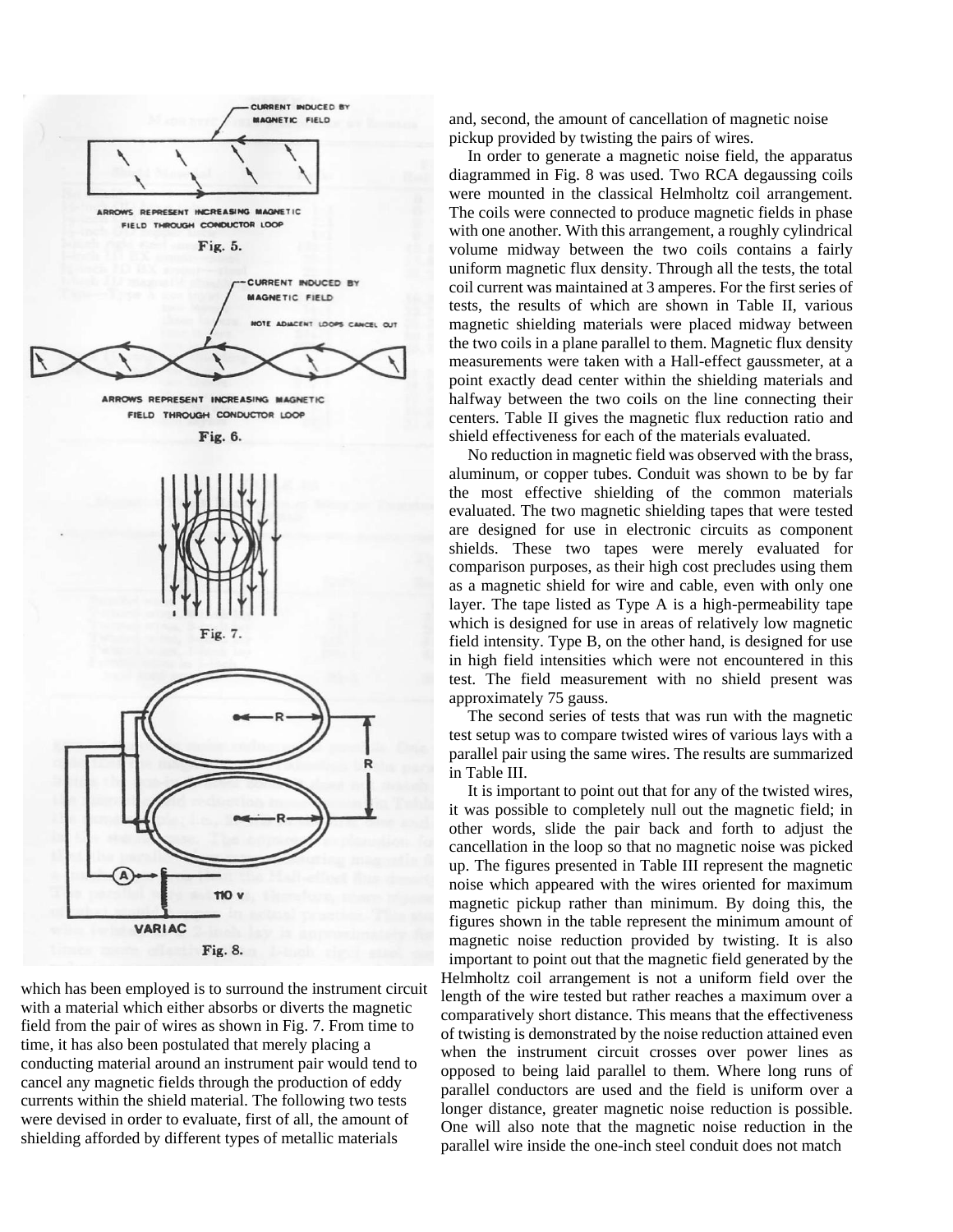TABLE II MAGNETIC FIELD REDUCTION BY SHIELDS

| Shield Material                                           | Ratio | Field<br>Reduction   |
|-----------------------------------------------------------|-------|----------------------|
| No shield                                                 |       | dB<br>$\bf{0}$       |
| 36-inch OD brass tube                                     | 1:1   | $\mathbf{0}$<br>dB   |
| 1/2-inch OD aluminum tube                                 | 1:1   | $\overline{0}$<br>dB |
| 32-inch OD copper tube                                    | 1:1   | $\theta$<br>dB       |
| 1-inch rigid steel conduit                                | 138:1 | 42.8 dB              |
| 1-inch ID BX armor-steel                                  | 28:1  | 28.8dB               |
| 34-inch ID BX armor-steel<br>1-inch ID magnetic shielding | 22:1  | 27.0dB               |
| Tape-Type A one laver                                     | 3.5:1 | 10.8dB               |
| two layers                                                | 14:1  | 22.7dB               |
| three layers                                              | 92:1  | 39.3dB               |
| four layers                                               | 324:1 | $50.2$ dB            |
| five lavers                                               | 966:1 | 59.7 dB              |
| 1-inch ID magnetic shielding                              |       |                      |
| Tape-Type B one layer                                     | 5.3:1 | 14.5dB               |
| two layers                                                | 8.2:1 | 18.3dB               |
| three layers                                              | 9.1:1 | 19.2dB               |
| four layers                                               | 9.2:1 | 19.3dB               |
| five layers                                               | 12:1  | 21.6dB               |

#### TABLE III

MAGNETIC NOISE REDUCTION IN WIRE BY TWISTING VS. SHIELD

| Test                                                  | Ratio | Magnetic<br><b>Noise</b><br>Reduction |
|-------------------------------------------------------|-------|---------------------------------------|
| Parallel wires                                        | .     | $0$ dB                                |
| Twisted wires, 4-inch lay                             | 14:1  | 23 dB                                 |
| Twisted wires, 3-inch lay                             | 71:1  | 37 dB                                 |
| Twisted wires, 2-inch lay                             | 112:1 | 41 dB                                 |
| Twisted wires, 1-inch lay<br>Parallel wires in 1-inch | 141:1 | 43 dB                                 |
| rigid steel conduit                                   | 22:1  | 27dB                                  |

up with the magnetic field reduction measurement in Table II with the same sample; i.e., 27 dB in the first case and 42.8 dB in the second case. The apparent explanation for this is that the parallel wires were measuring magnetic field over a much larger area than the Hall-effect flux density meter. The parallel wire setup is, therefore, more representative of what would happen in actual practice. This shows that wire twisted to a 2-inch lay is approximately five to six times more effective than 1-inch rigid steel conduit in reducing magnetic noise pickup in wire and cable.

 When looking at the data presented in Table III, it is easy to see that the shorter the lay the better the magnetic noise rejection. There is a tendency at that point to decide to use as short a lay as possible in wire. From a practical standpoint, however, the shorter the lay the slower the wire is produced and the higher the cost goes. In re-examining Table III, note that the noise rejection gained in going from 2- to 1-inch lay is a lot less than from 4 to 3 or 3 to 2 inches. Two inches is a plateau, so to speak. It is also the point where costs start to climb out of

proportion if a shorter lay is desired. Two-inch lay is about the optimum length of lay from both a cost and noise rejection standpoint.

#### COMMON MODE NOISE

Until now, we have been discussing noises which are induced in an instrument circuit independent of the connections made to it. Common mode noise is different in that it results from electrical connections which must be made to the instrument circuit. Common mode noise is produced because of the fact that different points throughout a process plant will be at a different ground potential. This is due to power currents flowing in ground circuits which, due to the resistances between various points in the plant, produce voltage drops in the grounds and, hence, different ground potentials throughout a plant. Typical ground potential differences in a process plant run anywhere from 1 to 10 volts.

Common mode noise is particularly troublesome with thermocouple circuits. Most thermocouples in use today are the grounded type where the tip of the junction makes contact with a protective sheath or well which is, in turn, electrically grounded to the vessel in which it is mounted. If a ground exists back in the recording instrument, as shown in Fig. 9, a circulating current is set up between the ground at the couple, which is at a different potential than the ground at the recording instrument, and the recording instrument. The ground symbol in the diagram represents the ground at the recording instrument and the voltage generator represents the fact that the ground at the couple is at a different potential from the ground at the recording instrument.

In order to combat this first type of common mode noise, recorder and computer manufacturers have gone to differential input devices in which neither input terminal is grounded and, in fact, a very high impedance exists between input terminal and ground. This is shown schematically in Fig. 10. With high impedances between each input terminal and ground, no common mode currents flow due to the ground in the recorder and no common mode voltage interference shows up on the thermocouple signal from this source. This type of protection against common mode noise is covered by the specification which most recorder and amplifier manufacturers place on their instruments as 100 or 120 dB common mode rejection.

Even with the best recorder made, however, one can still have common mode noise problems regardless of how good the common mode rejection circuits are, because of another way that common mode noise can get into the thermocouple circuit. Figure 11 shows the capacitance which exists between each of the conductors within a thermocouple extension wire and any metal object which may be near it, whether it is a shield, cable tray, power line, or whatever. The fact that all the metal objects around this pair are at a different potential than the couple tip causes common mode currents to flow into the conductors, producing a voltage drop along the conductors. The difference in resistance between each conductor in the pair causes a different voltage drop in each conductor. This common mode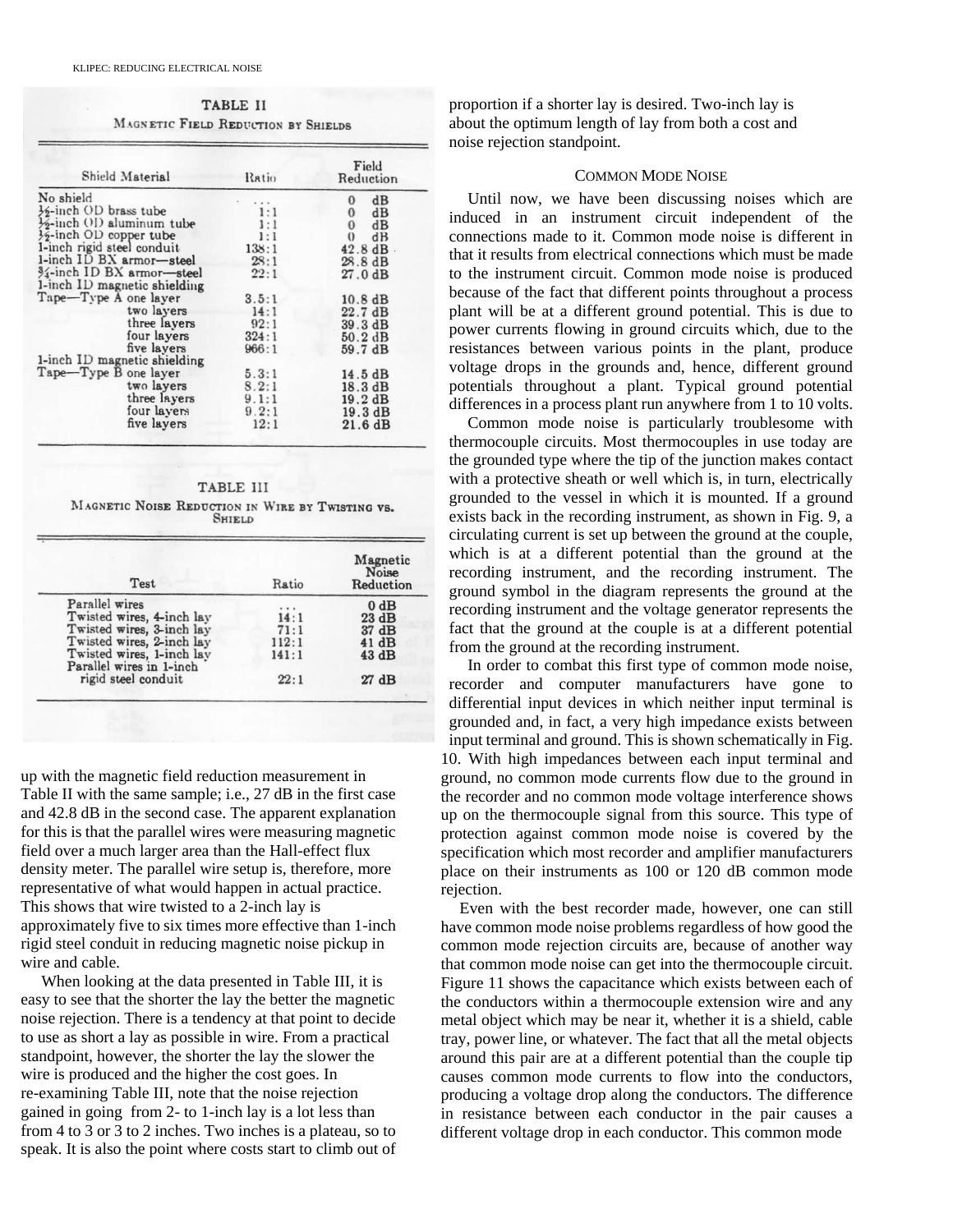



Fig. 12.

drop adds in to the couple signal to produce common mode noise. One approach which has been proposed in the past is shown schematically in Fig. 12. With thermocouple extension wire, if the gauges are the same, the resistance of the two alloys in the extension wire does not match. Therefore, if equal charging currents flow in each conductor, unequal voltage drops produce a net voltage difference which becomes a common mode voltage. This is referred to as Case 1 on Fig. 12. The approach was to use different gauge sizes of wire so as to match the resistance of the two materials used in the extension wire. The thought was that equal charging currents would produce equal voltage drops which would balance each other out and add to zero noise produced on the couple signal. The problem is, however, that as soon as the gauge size of the wire is changed, the capacitance from the wire to its shield or



**TABLE IV** COMMON MODE NOISE PICKUP

| Sample            | Shield                                                 |                             |
|-------------------|--------------------------------------------------------|-----------------------------|
|                   | Grounded at<br>Couple                                  | Grounded at<br>Control Room |
| Iron-Constantan   |                                                        | $230 \mu V$                 |
| Chromel-Alumel    |                                                        | $110 \mu$ V                 |
| Copper-Constantan | $\frac{3}{2} \frac{\mu V}{\mu V}$<br>$\frac{2}{\mu V}$ | $290 \mu V$                 |

conduit, tray, etc., changes and equal charging currents are not produced. This is shown as Case 2 of Fig. 12, The net result is that common mode noise is still produced. Figure 13 shows what happens when a static shield is placed over a pair of wires from a couple all the way back to the control room. In this case, the shield is grounded back at the control room, which means charging currents must flow in the extension wire conductors to charge the capacitance between the wires and the shield. This results in common mode noise.

Figure 14 shows the easiest way to overcome this problem. This is to install a pair which has a shield from the couple all the way back to the control room, but ground the shield at the couple instead of at the control room. By this hook-up method, the shield is maintained at the same ground potential as the couple; therefore, no charging currents will flow and no common mode noise is produced. Table IV shows the results of tests conducted with iron- constantan, chromel-alumel and copper-constantan extension wire where the shield was grounded at a couple as in Fig. 14, and where the shield was grounded at the control room as in Fig. 13. The sample length was 150 feet in each case. Ground potential difference between the couple and control room end was 3 Vpp at a frequency of 100 Hz.

The reduction in noise pickup with the shield grounded at the couple is very apparent. The reason that the common mode interference is different in each of the three alloys when the shield is grounded at the control room is because of the difference in the resistance in each of the alloy combinations.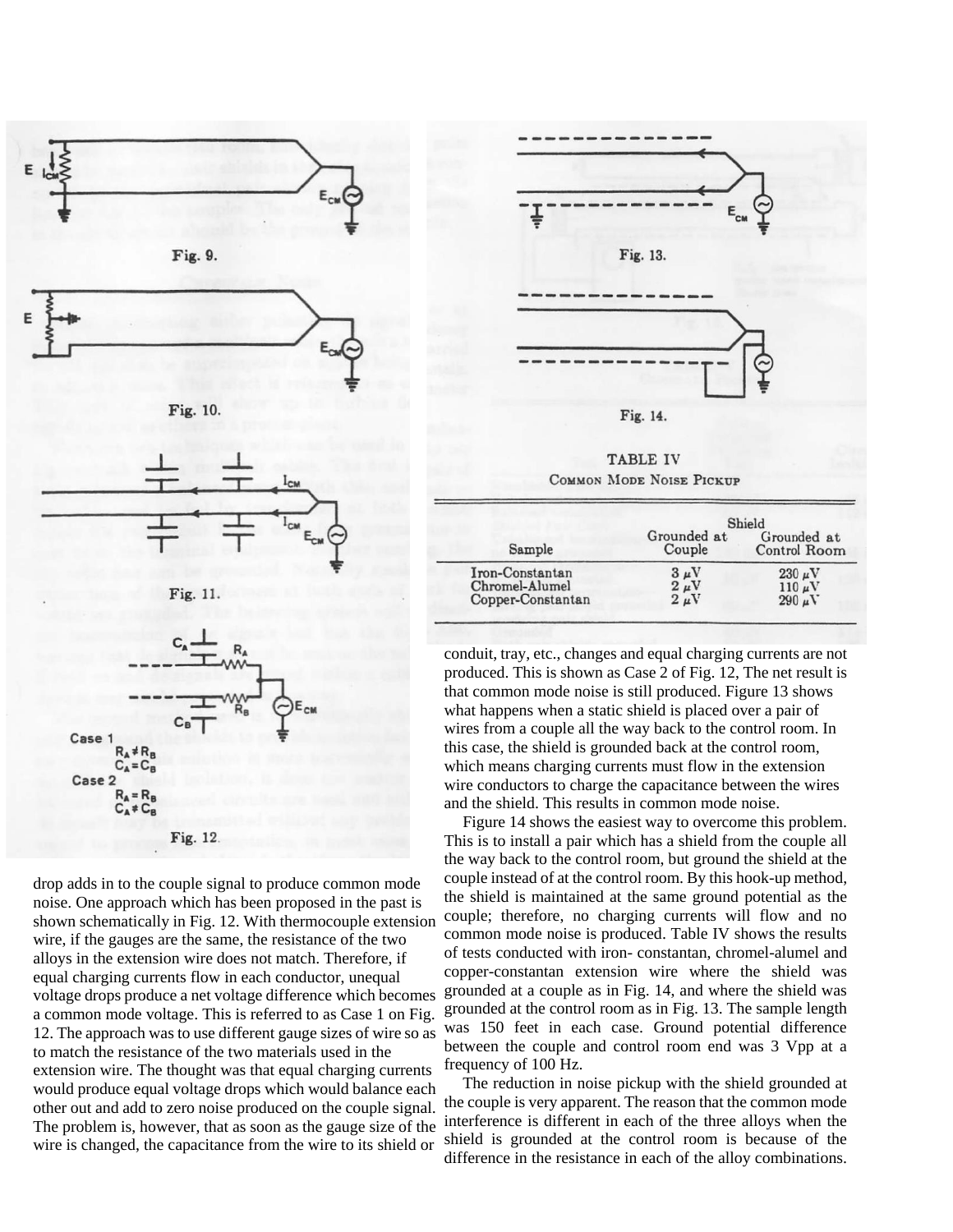In order to provide optimum common mode rejection when multipair cables are used from a junction box back to the control room, individually shielded pairs should be used.

The pair shields in the cable should be connected to the individual pair shields running from the junction box to the couples. The only ground connection in the shield circuit should be the ground at the couple.

# CROSSTALK NOISE

When transmitting either pulsating dc signals or ac signals on one pair of a multipair cable, there is a tendency for the signal to be superimposed on signals being carried in adjacent pairs. This effect is referred to as crosstalk. This type of noise will show up in turbine flowmeter signals as well as others in a process plant.

There are two techniques which can be used in combating crosstalk within multipair cables. The first is to use what is termed a *balanced circuit.* With this, each pair of the cable must be fed by transformers at both ends to isolate the pair circuit in the cable from grounds which may be in the terminal equipment. Neither conductor in the cable pair can be grounded. Normally speaking, the center taps of the transformers at both ends of the pair circuit are grounded. The balancing system will work for the transmission of ac signals but has the big disadvantage that dc signals may not be sent on the pairs. Also, if both ac and dc signals are mixed within a cable, the dc circuits may not be protected in this way.

The second method used is to individually shield each pair and ground the shields to provide isolation between the pair circuits. This solution is more universally workable, as with the shield isolation, it does not matter whether balanced or unbalanced circuits are used and either ac or dc signals may be transmitted without any problem. With regard to process instrumentation, in most cases, the circuits must remain unbalanced; therefore, the latter solution is more desirable.

cable which has staggered lay on the individual pairs can be the shielded pair cable, the lay of the individual pairs was used for crosstalk isolation. Unfortunately, this is true only if constant at  $l^1$ , inches. One can, therefore, conclude that when balanced termination is used. The following test will unbalanced terminations are used, as with most process demonstrate that even when a staggered lay cable is used, unbalanced termination produces crosstalk.

Figure 15 shows the circuit used to evaluate crosstalk pickup for both the unshielded pair cable and the shielded pair cable. Sample lengths of both cables were 100 feet. The test frequency was 1000 Hz and 20 Vpp was applied to the driven pair. Unused pairs in the cable were not terminated. The numbered terminals in the diagram were connected to ground during the different tests conducted on the cables in order to produce balanced and unbalanced circuits as well as grounding individual pair shields.

Table V summarizes the results of the testing. In the test of the unshielded pair cable, pairs having a  $1\frac{1}{2}$  and  $2\frac{1}{2}$ -inch lay were selected for the crosstalk measurement. It is interesting to note that the unbalanced circuit isolation with the unshielded pair cable is the same as the unbalanced isolation



TABLE V **CROSSTALK PICKUP** 

| Test                                           | Voltage<br>Pickup on<br>Receiving<br>Pair | Circuit<br>Isolation |
|------------------------------------------------|-------------------------------------------|----------------------|
| Nonshielded Pair Cable                         |                                           |                      |
| Unbalanced termination                         | $100 \text{ mV}$                          | 46dB                 |
| Balanced termination                           | $50 \mu V$                                | 112 dB               |
| Shielded Pair Cable                            |                                           |                      |
| Unbalanced termination-                        |                                           |                      |
| no shields grounded                            | $100 \text{ mV}$                          | 46 dB                |
| Balanced termination-                          |                                           |                      |
| no shields grounded<br>Unbalanced termination- | $10 \mu V$                                | 126dB                |
| driving pair shield grounded                   |                                           |                      |
| receiving pair shield                          | $80 \mu V$                                | 108dB                |
| Grounded                                       | $40 \mu V$                                |                      |
| Both pair shields grounded                     | $10 \mu V$                                | 114 dB<br>126 dB     |

One myth which has grown up is that a nonshielded pair with the shielded pair cable with the shields not grounded. In instrument circuits, the staggered lay does not help crosstalk isolation, In the case of the individually shielded pair cable, grounding both pair shields gave the circuit isolation required.

#### **CONCLUSION**

In the way of summarizing the main points proved by the four sets of noise tests presented in the paper, it is important to stress that all four types of noise must be considered when designing an instrument circuit and selecting the wire and cable to be used for hooking it up, Also, one must remember that where the shield is connected is just as important as whether one is used or not.

As far as static noise is concerned, the test described in the paper shows that the total coverage aluminum-Mylar shield with drain wire is one to two orders of magnitude more efficient as a static shield than braid or served shields.

The magnetic tests demonstrate that a twisted pair is a more